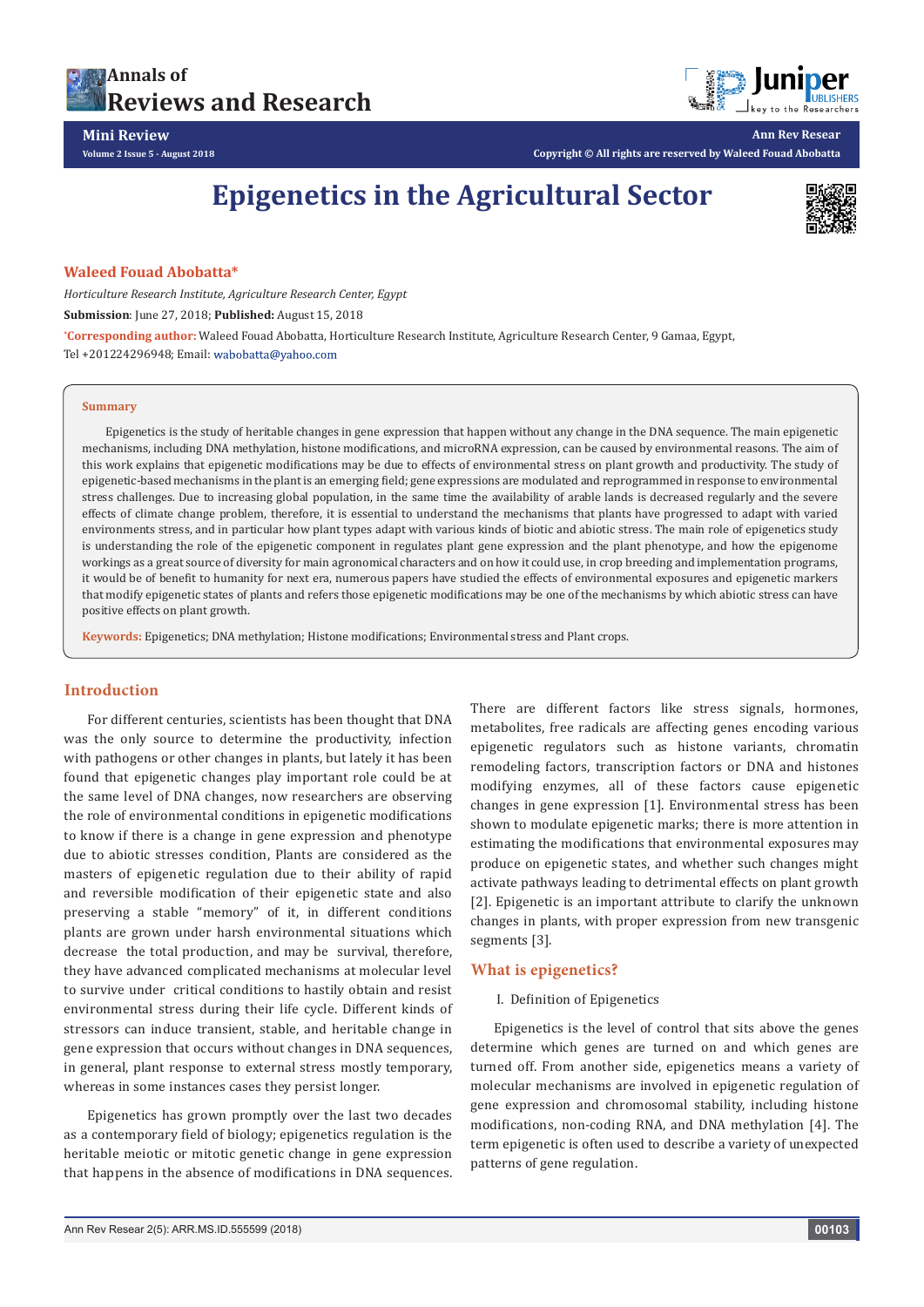II. Epigenetic trait: Is a stably heritable phenotype resulting from changes in a chromosome without alterations in the DNA sequence [5].

III. Epigenetics science

It is the study of chromosome changes that change the expression of genes without any modification in the gene sequences or Epigenetics is the study of heritable changes in gene expression that occur without a change in the DNA sequence. Remarkably, different stresses conditions may be activated and stimulus epigenetic alters and changes genic expression level by various mechanisms like DNA methylation, histone modifications and miRNA therefore, Epigenetics considered the most continuously progressing branch since the past two decades [6,7].

IV. Why we need Epigenetic in crops?

Breeding techniques over the last several centuries have led to the loss of genes that could be helpful to plant geneticists looking for drought, tolerant, heat, withstanding varieties that could be valuable for agricultural climate change adaptation. This was a genetic bottleneck and led to limited diversity [5]. Epigenetic research could save scientists from going into the wild to collect seeds to reclaim lost genetic material; we now know that many new genetically engineered plants and animals are as safe as conventionally grown alternatives. But the path to approval for new GMOs remains lengthy and costly.

V. What's the role of Epigenetics in Plant Processes?

Crop agriculture has two major problems, which are the deficiency in nutrient and in water supply, also, many crop species are clonally propagated, but, it doesn't take into account the epigenome. Epigenetics may play important roles to address these challenges through various processes like:

- a. Developmental regulation.
- b. Responses to environmental stimuli.
- c. Local adaptation.
- d. Controls the time of flowering.
- VI. Epigenetic mechanisms

In last decades, it has been revealed that epigenetic mechanisms play an important role in the response of various plant kinds to environmental stress. DNA methylation. Plants are known for their complex gene silencing machinery, including cytosine methylation, histone modifications and a wide variability of small RNAs [8]. There are numerous epigenetic mechanisms identified and molecular mechanisms are involved in epigenetic regulation of gene expression and chromosomal stability, including DNA methylation, histone modifications, chromatin remodeling, and non-coding RNA and DNA methylation. Alters in gene expression suggested by stress signals follow posttranslational histone modifications, DNA methylation, histone variant incorporation, and the action of chromatin remodeling

factors [9].

Plants make varied use of DNA methylation as an epigenetic mark and undergo histone modifications to carry out transcriptional as well as posttranscriptional gene silencing programs. Furthermore, current research on epigenetic mechanisms indicates that DNA methylation, histone posttranslational modifications, and small non-coding RNAs are intricate in almost every trait of plant life including important traits like flowering period, fruit growth, responses to environmental conditions, and plant resistance. Epigenetic alterations can be inherited during mitosis and meiosis phases, through epigenetic memory, the plants can more efficiently respond to future stressful conditions, thereby increasing their potential for environmental adaptation, understanding of the epigenetic mechanisms that take part in plants' response to changes in environmental conditions will enhance our realization of adaptations of plants to stress conditions [10]. Understanding epigenetics mechanisms may help to improve plant productivity and enhancement breeding practices in different plant kinds, "the presence of stress memory keeps plants prepared for upcoming stresses".

#### **Epigenetics Mechanism Including**

1) DNA methylation.

2) Histone modifications (acetylation, methylation, phosphorylation, ubiquitination, biotinylation, and simulation).

- 3) Chromatin remodeling.
- 4) Small RNA (miRNA and siRNA).

#### **DNA methylation**

DNA methylation targets the promoter region of the genes transcriptional silencing when methyl groups added to DNA it stop the gene from being "seen" by form 5-methylcytosine (5 mC), the methyl groups basically block other proteins from binding to the promoter region due to this areas contains a high number of C (cytosine) and G (guanine) DNA bases, the cytosine or C residues in these areas can receive methyl groups added to them then the gene sequence cannot be read so genes are switched off and no transcription after methylated [11,12]. Changes in DNA methylation in response to drought stress cause differential expression of stress-responsive genes in the drought-tolerant variety of rice [13]. DNA methylation is one of the most well-known epigenetic marks, it can be found in the coding regions of genes in many organisms, ranging from plants to humans, it targets the promoter region of the genes; this process is catalyzed by an enzyme known as DNA methyl transferase (DNMT).

## **Role of DNA methylation**

Increasing evidence has shown that DNA methylation plays a significant role as follow: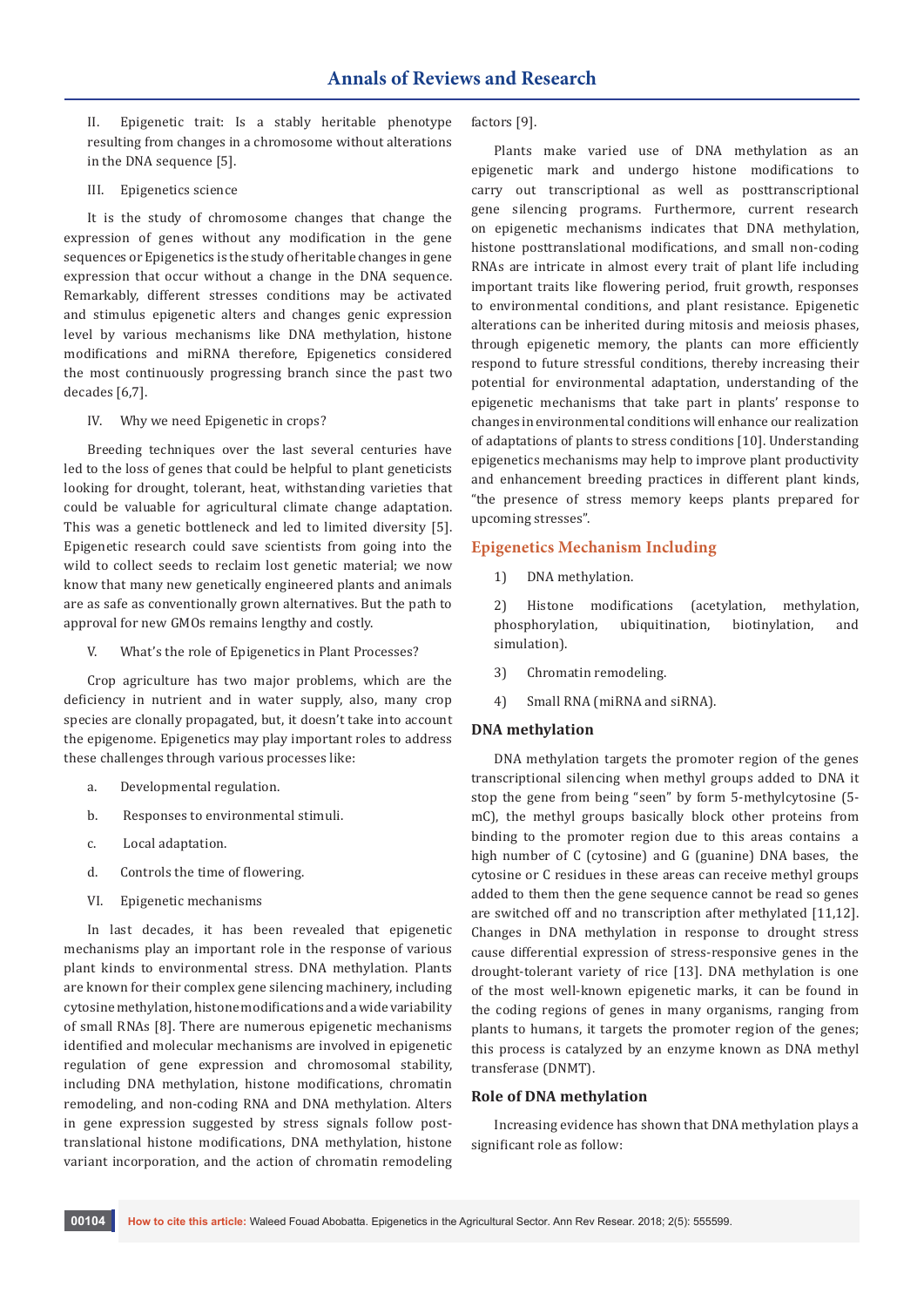a. It plays a very important role in several key processes as well as genomic imprinting, X-chromosome inactivation.

b. Suppression of repetitive element transcription and transposition.

c. Most DNA methylation is essential for normal development [14].

d. Removing methyl marks, known as DNA demethylation, is carried out by a family of enzymes called TET enzymes [15].

Demethylation of DNA is a significant epigenetic mark for stress-induced gene expression, the loss of methylation may also expose new phenotypes, including traits that could be advantageous to crop species; therefore, if we can change the methylation, we can create heritable phenotypic variation. During 2015 growers of the African oil palm observed that there are about 10 to 20 percent of trees weren't producing oil, after research, them found that this palm suffered from the activation of a transposon that had lost its methylation and interrupted a gene critical for oil production [CHH methylation] is changed inefficiently and sometimes in the wrong place [15].

## **Histone methylation**

Post-translational histone modifications of lysine residues at the N-terminal tails of histone proteins generate different "histone code" that determine chromatin structure during nuclear events [16]. There is emerging evidence explained the role of histone modifications in transcription regulation of stressresponsive genes in plants [17,18]. Also, histone methylation has an active role in the regulation of plant hormone biosynthesis in common bean [18].

#### **Epigenetic markers**

Epigenetic markers are chemical regulate genes that sit over the DNA sequence, it explores the consequences of thermal and ionic variation on the behavior of plant under stress conditions, there are different epigenetic marks like DNA cytosine methylation and histone variants as H2A.Z. Epigenetic markers can be move from cell to cell and from generation to generation [19].

# **The epigenome**

The epigenome contains the chemical compounds that express DNA what to do, where to do it and when to do it, all of which can be functions undertaken by any one of organism cells using the same identical DNA toolkit e.g. grow leaves vs. flowering, grow a finger vs. grow a nose, in other words, if DNA is hardware and epigenome as the software that controls hardware.

#### **What is Epigenomics?**

Epigenomics is a global study of epigenetic changes across the entire genome, or it is the study of the all the epigenetic changes in a genome of a cell, such genome is also called as epigenome [20].

## **Epialleles**

This refers to the genes with identical nucleotide sequence but altered expression abilities due to epigenetic events [21]. Recent studies on abiotic stress signaling have explained the role of the epigenome in adaptable stress-induced gene expression, either by modulating chromatin structure through histone modification and/or DNA methylation or through non-coding RNA [17].

# **Conclusion**

Epigenetic modifications are relatively stable over time and may be influenced by the environmental conditions; therefore, exposure to abiotic stress could lead to epigenome modifications, nowadays, it is now known that epigenetic modifications control gene expression by modulating the access of regulatory complexes to the genome. The previous researches refer that abiotic stress can have positive effects on plant growth through epigenetic modifications, and how the epigenome workings as a great source of diversity for main agronomical characters and on how it could use in crop breeding and implementation programs, up to now many genetic pathways and regulatory mechanisms have been elucidated, The major role of epigenetics science is regulated plant gene expression and the plant phenotype; it would be of benefit to humanity for next era. Further studies obviously are required for a full understanding of different epigenetics mechanisms in plants.

#### **References**

- 1. [Achrem M, Skuza L, Kalink A, Szucko I, Filip E, et al. \(2012\) Role of](https://content.sciendo.com/view/journals/abcsb/54/1/article-p7.xml)  [epigenetic mechanisms in plant response to low temperature. Acta](https://content.sciendo.com/view/journals/abcsb/54/1/article-p7.xml)  [Biologica Cracoviensia Series Botanica 54\(1\): 7-15.](https://content.sciendo.com/view/journals/abcsb/54/1/article-p7.xml)
- 2. [Baccarelli A, Bollati V \(2009\) Epigenetics and environmental chemicals.](https://www.ncbi.nlm.nih.gov/pubmed/19663042)  [Curr Opin Pediatr 21\(2\): 243-251.](https://www.ncbi.nlm.nih.gov/pubmed/19663042)
- 3. Madhusudhan (2012) Importance of Epigenetic in Plants. J Bioengineer Biomedical Sci 5(2).
- 4. [Tollervey J, Lunyak VV \(2012\) Epigenetics Judge, jury and executioner](https://www.ncbi.nlm.nih.gov/pubmed/22805743)  [of stem cell fate. Epigenetics 7 \(8\): 823-840.](https://www.ncbi.nlm.nih.gov/pubmed/22805743)
- 5. Abobatta WF (2018) Role of Epigenetics in Agriculture. Principle of Epigenetics Summit, Egypt.
- 6. Riggs AD, Martienssen RA, Russo VEA (1996) Introduction. In Epigenetic mechanisms of gene regulation (ed. Russo VEA, et al.), pp. 1-4 Cold Spring Harbor Laboratory Press, Cold Spring Harbor, New York, USA.
- 7. [Collotta M, Bertazzi PA, Bollati V \(2013\) Epigenetics and pesticides.](https://www.sciencedirect.com/science/article/pii/S0300483X1300022X?via%3Dihub)  [Toxicology.](https://www.sciencedirect.com/science/article/pii/S0300483X1300022X?via%3Dihub)
- 8. Bej S, Basak J (2017) Abiotic stress induced epigenetic modifications in plants: how much do we know? In: Rajewsky N, Jurga S, Barciszewski J (ed n.), Plant epigenetics. Springer, Cham, Germany.
- 9. [Lämke J, Bäurle I \(2017\) Epigenetic and chromatin-based mechanisms](https://genomebiology.biomedcentral.com/articles/10.1186/s13059-017-1263-6)  [in environmental stress adaptation and stress memory in plants.](https://genomebiology.biomedcentral.com/articles/10.1186/s13059-017-1263-6)  [Genome Biology 18:124.](https://genomebiology.biomedcentral.com/articles/10.1186/s13059-017-1263-6)
- 10. [Kitamura A, Miyauchi N, Hamada H, Hiura H, Chiba H, et al. \(2015\)](https://www.ncbi.nlm.nih.gov/pubmed/26212350)  [Epigenetic alterations in sperm associated with male infertility.](https://www.ncbi.nlm.nih.gov/pubmed/26212350)  [Congenit Anom 55:133-144.](https://www.ncbi.nlm.nih.gov/pubmed/26212350)
- 11. [Moore LD, Le T, Fan G \(2012\) DNA methylation and its basic function.](https://www.ncbi.nlm.nih.gov/pubmed/22781841)  [Neuropsychopharmacology 38\(1\): 23-38.](https://www.ncbi.nlm.nih.gov/pubmed/22781841)